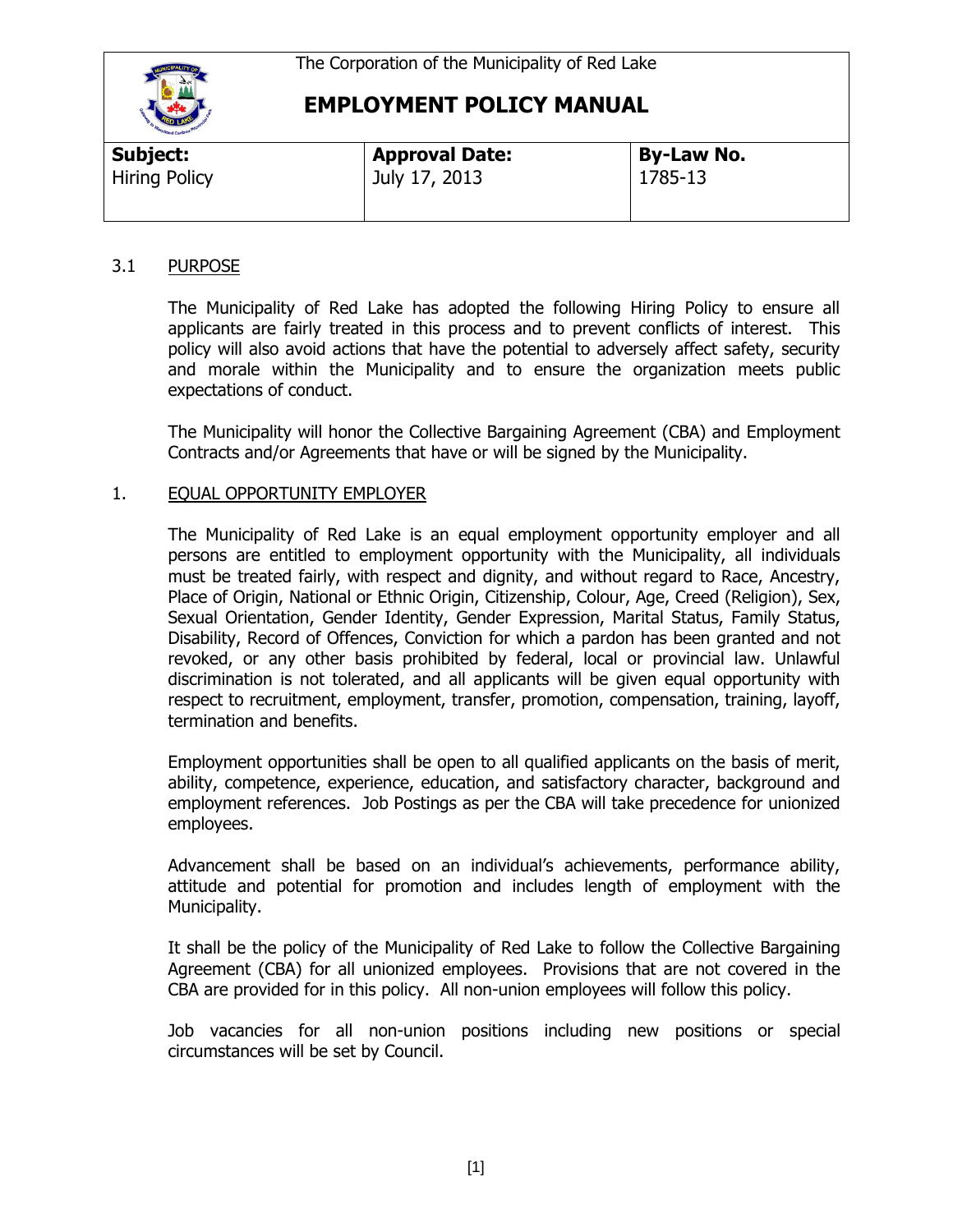

| Subject:             | <b>Approval Date:</b> | <b>By-Law No.</b> |  |
|----------------------|-----------------------|-------------------|--|
| <b>Hiring Policy</b> | July 17, 2013         | 1785-13           |  |

#### 2. HIRING OF RELATIVES

Definition of Relative: spouse or same sex partner, common-law partner, parent, mother and father in-law, common-law mother and father in-law, same sex partner mother and father in-law, step-parent, foster parent, child, step-child, foster child, grandparent, step-grandparent, grandchild or step-grandchild, a relative of the employee who is dependent on the employee for care or assistance.

Relative of employees presently in the employ or members of Council or Boards of the Municipality of Red Lake shall receive the same consideration as any other applicant. However there may be situations where it may not be in the best interest of the Municipality and/or the employee to employ a relative in the same department, particularly if there is a reporting relationship. Relatives are expected to declare a conflict of interest, withdraw from the process and shall not make hiring decisions about one another.

#### 3. EMPLOYMENT CLASSIFICATION/PROBATION

Employment Classification(s) will be as per the CBA and as set by Council. Nonunionized employees hired to be full-time, regular part-time or summer positions are required to complete a probationary period. (The length of the probationary period is generally 90 consecutive days, but may vary depending on the complexity of the job.) If the employee has not been available to work the full probationary period or work performance has not met expectations the length of the probation may be extended solely at the discretion of the Municipality; probation for unionized employees will be as per the CBA.

Either party may terminate the employment relationship at any time during the initial probation period without advance notice, in which case there will be no continuing obligations of the parties to each other, financial or otherwise unless stipulated by The Employment Standards Act.

#### 4. STUDENT EMPLOYMENT

It is the Municipality's policy to only hire one student from any one immediate family until jobs are filled. If insufficient applications are received to fill the available positions, then consideration will be given to hiring more than one person (student) per family.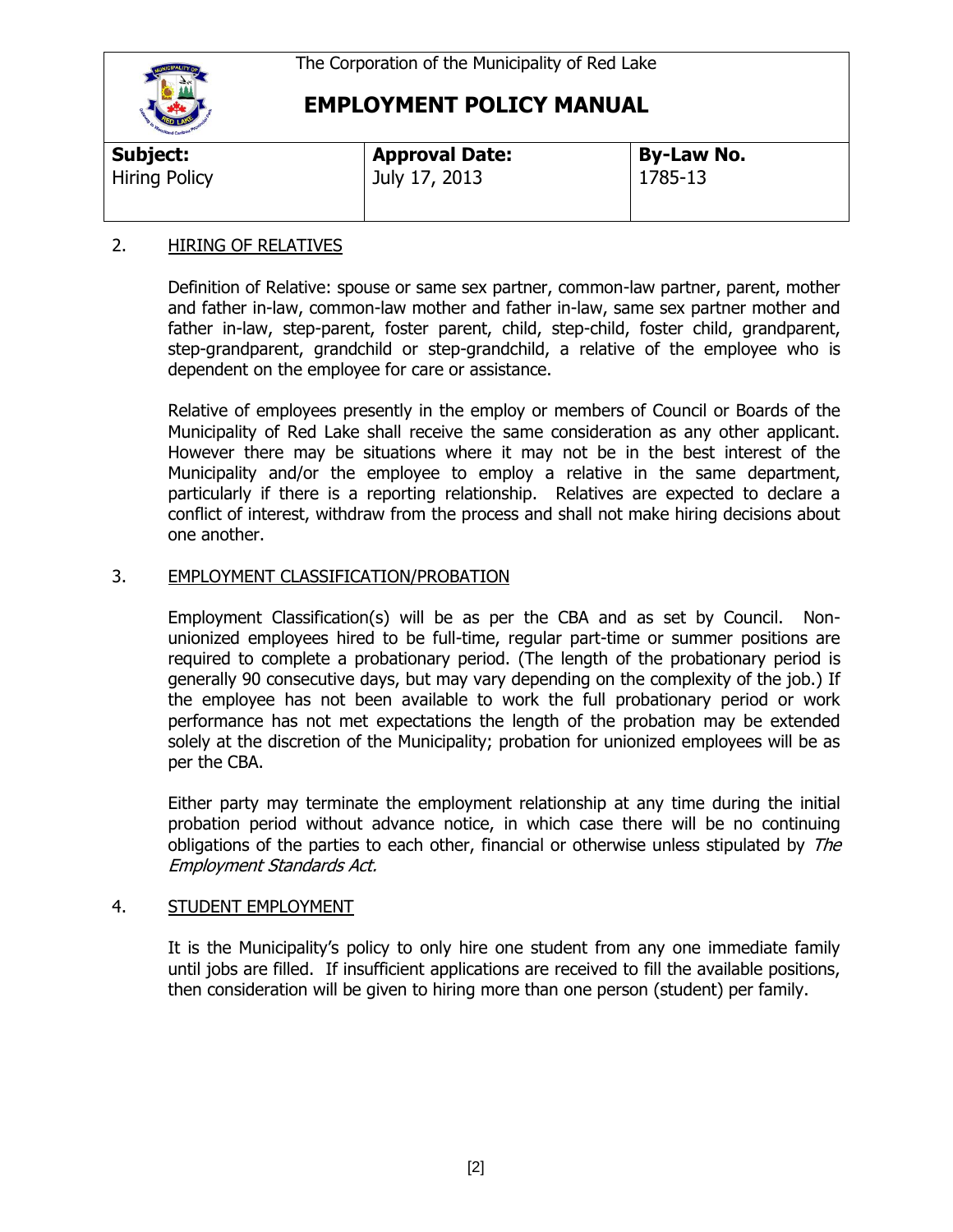

| Subject:             | <b>Approval Date:</b> | By-Law No. |  |
|----------------------|-----------------------|------------|--|
| <b>Hiring Policy</b> | July 17, 2013         | 1785-13    |  |

### 5. INTERVIEWING OF SUPERVISORY STAFF

It shall be the policy of the Municipality that the interview process for Supervisory Staff will be completed by Senior Staff with the assistance of Council and the Human Resources Manager (HRM), which will be the "Interview Committee". The HRM will complete the reference checks prior to the interviews and then schedule the interviews. The recommendation from the Interview Committee will then be brought forward to Council for approval.

The following steps will be followed in the interview/hiring process:

- 1. Advertisement(s) to be placed as per Council's direction.
- 2. Interview Committee to short list applicants.
- 3. HRM to complete reference checks and report back to the Interview Committee.
- 4. Interview Committee to set date and time for interviews.
- 5. HRM to set up interviews.
- 6. The applicant(s) chosen by the Interview Committee is to be recommended to Council for approval.
- 7. All applicants approved by Council will be subject to a Criminal Reference Check as per policy.

### 6. INTERVIEWING AND HIRING OF NON-SUPERVISORY STAFF AND HOURLY EMPLOYEES

It shall be the policy of the Municipality that the interview and hiring process for nonsupervisory staff and hourly employees be completed by the Human Resources Manager (HRM) with the assistance of Senior Staff and/or Supervisor of the applicable department, which will be the "Interview and Hiring Committee". The HRM will complete the reference checks prior to the interviews and then set up the interviews that are to be completed. The CAO will approve the hiring as per the recommendation from the Interview Committee, with the individuals name being brought forward to Council for their information, at the next scheduled Council Meeting. The following steps will be followed in the interview/hiring process:

- 1. Advertisement(s) to be placed as per the HRM's direction.
- 2. Interview and Hiring Committee to short list applicants.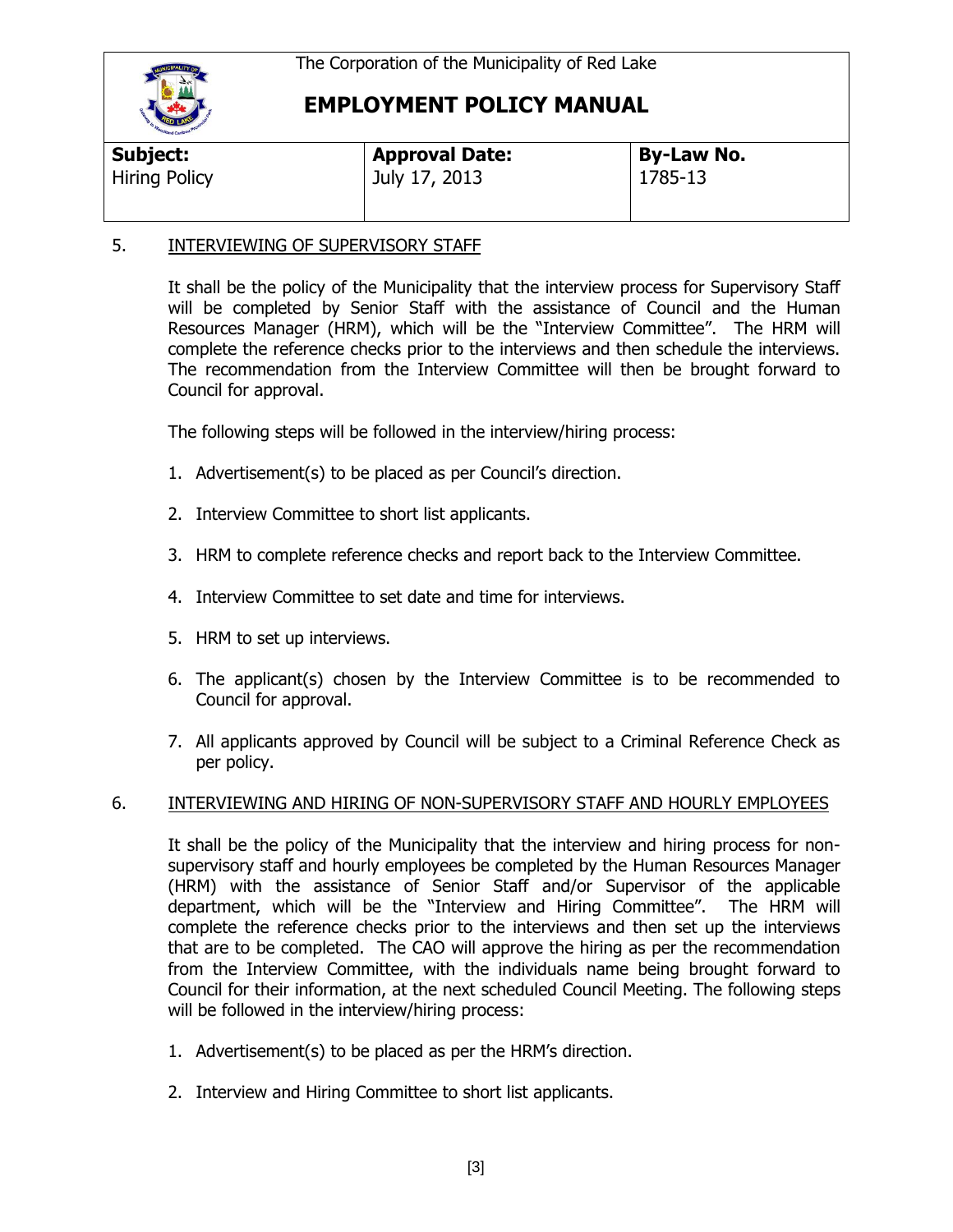

| <b>Hand Carloon</b>  |                       |                   |  |
|----------------------|-----------------------|-------------------|--|
| Subject:             | <b>Approval Date:</b> | <b>By-Law No.</b> |  |
| <b>Hiring Policy</b> | July 17, 2013         | 1785-13           |  |
|                      |                       |                   |  |

- 3. HRM to complete reference checks and report back to the Interview and Hiring Committee.
- 4. HRM to set date and time for interviews.
- 5. HRM to set up interviews

6. If an applicant is chosen by the Interview and Hiring Committee, the applicant is to be hired by the CAO and Council notified of the successful applicant.

7. The successful applicant will be subject to a Criminal Reference Check as per policy.

### 7. INTERVIEWING AND HIRING OF CASUAL EMPLOYEES INCLUDING STUDENTS

It shall be the policy of the Corporation that the interview and hiring process for casual employees will be completed by the Human Resources Manager (HRM) and/or Department Head of the applicable department, which will be the "Interview and Hiring Committee". The Department Head or HRM will complete the reference checks prior to the interviews and then set up interviews that are to be completed.

The following steps will be followed in the interview/hiring process:

- 1. Advertisement(s) to be placed as per the HRM's direction.
- 2. Interview and Hiring Committee to short list applicants.
- 3. HRM or Department Head complete reference checks and report back to the Interview and Hiring Committee.
- 4. Interview and Hiring Committee to set date and time for interviews.
- 5. HRM or Department Head to set up interviews.
- 6. If applicant is chosen by the Interview and Hiring Committee, the applicant is to be hired by the CAO and Council will be notified of the successful applicant.
- 7. The successful applicant will be subject to a Criminal Reference Check as per policy.